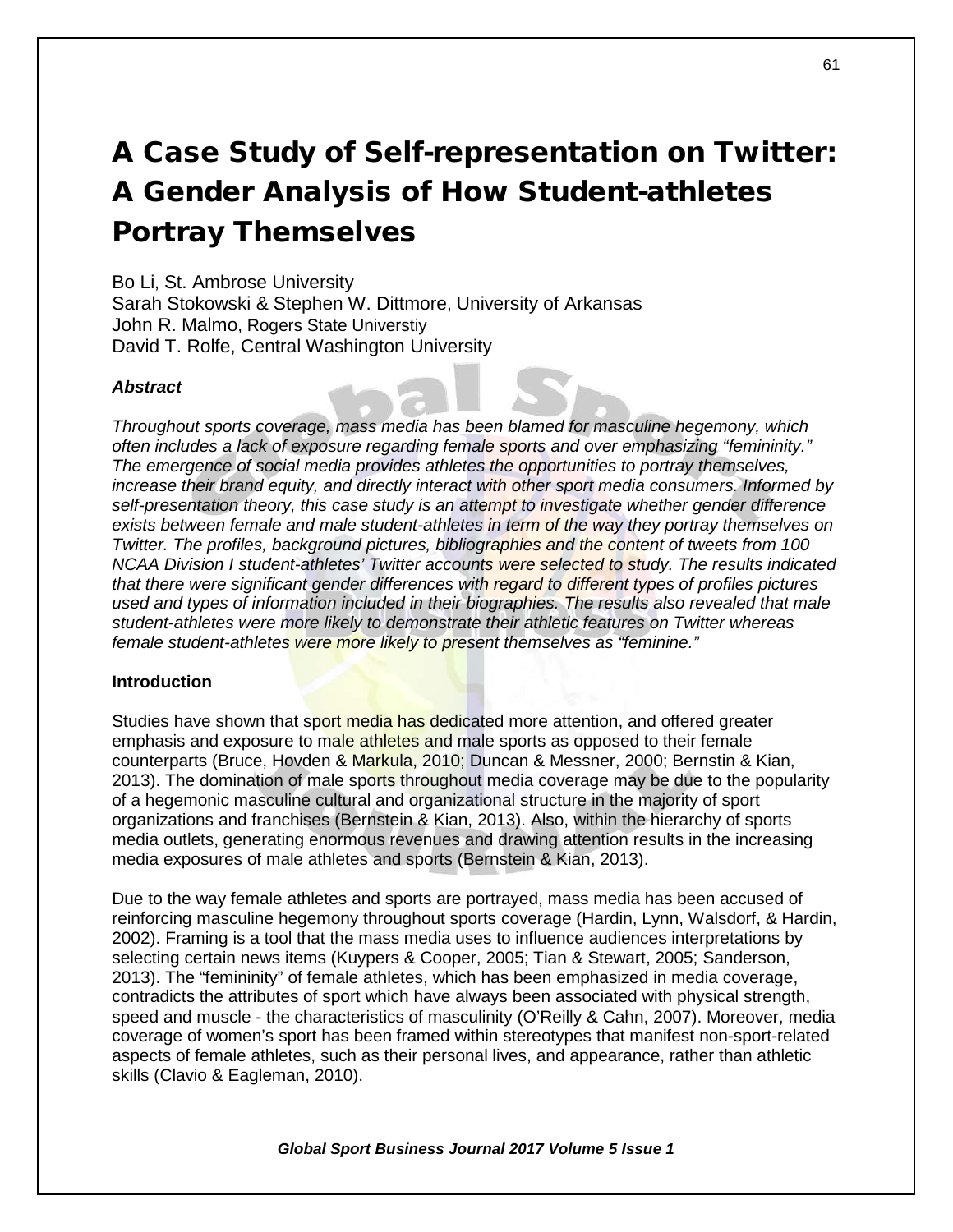However, the advent of the internet, especially social media, provides a platform where athletes can not only bypass traditional media to directly communicate with their fans and supporters, but also provides the user the platform in which to frame themselves (Coche, 2014). Sanderson (2011) believes social media assists athletes competing in less-known sports, by increasing awareness and sport exposure.

The social media obsession has led scholars to study the motivation of athletes to embrace social media, especially Twitter. Compared to other social media platforms such as Facebook, Twitter was favored by researchers (Coche, 2014). Also, due to the public nature of Twitter, Farhi (2009) considers a journalistic resource. McNary and Hardin (2013) found that athletes were motivated to engage on Twitter to interact with fans, promote sponsors and increase their personal brands. In addition, the gender difference regarding how athletes use Twitter has been investigated by a variety of researchers. Lebel and Danylchuk (2012) claimed that there was no obvious difference between male and female tennis players' self-presentation on Twitter. However, Coche (2014) indicated that professional female golfers and tennis players framed themselves as feminine women on their social media platforms, while male professional golfers and tennis players portrayed themselves as athletes. Previous literature on gender and social media has primarily focused on professional athletes, and there is a gap in the literature regarding those who participate in intercollegiate sports.

Indeed, the approach of student-athletes harnessing social media could be different from professional athletes due to the fact that they have a dual role as both college students and athletes. Also, compared to professional athletes, student-athletes have been facing much tighter regulation in terms of using social media. For example, in order to manage potential risks associated with social media, the majority of NCAA membership institutions have developed social media policies to monitor the usage of social media by student-athletes. Such policies are much stricter than social media guidelines executed by professional leagues (Browning & Sanderson, 2012). One tweet showing a student-athlete participating in an impermissible activity could result in a loss of eligibility. Former University of North Carolina football player, Marvin Austin, lost his eligibility because he posted a message from a Miami nightclub on his Twitter feed (Browning & Sanderson, 2012). Goffman's (1959) self-presentation theory describes that an individual cultivates a persona that he or she would expect the world to perceive. Due to the existing differences between professional athletes and college athletes, it is important to study and understand how and why student-athletes engage with social media, especially Twitter. In addition, it would be helpful to investigate whether "gender differences" exist between female and male student-athletes in the way of framing themselves on social media.

Informed by self-presentation theory (Goffman, 1959), the purpose of this study was to analyze how student-athletes frame themselves on Twitter and determine if the content of their Twitter profiles, background pictures, and biographies differed based on gender.

## **Literature Review**

## *Sports Media and Gender Framing*

Masculine hegemony ensures the domination of men who display accepted forms of masculinity and the subordination of women in society (Connell, 1987). Connell's (1987, 1993) believes hegemonic masculinity is the most desired form of masculinity in our hierarchical society where multiple femininities and masculinities are co-existing. Hegemonic masculinity has played a vital role of retaining the domination of men over women in this society (Connell 1987, 1993).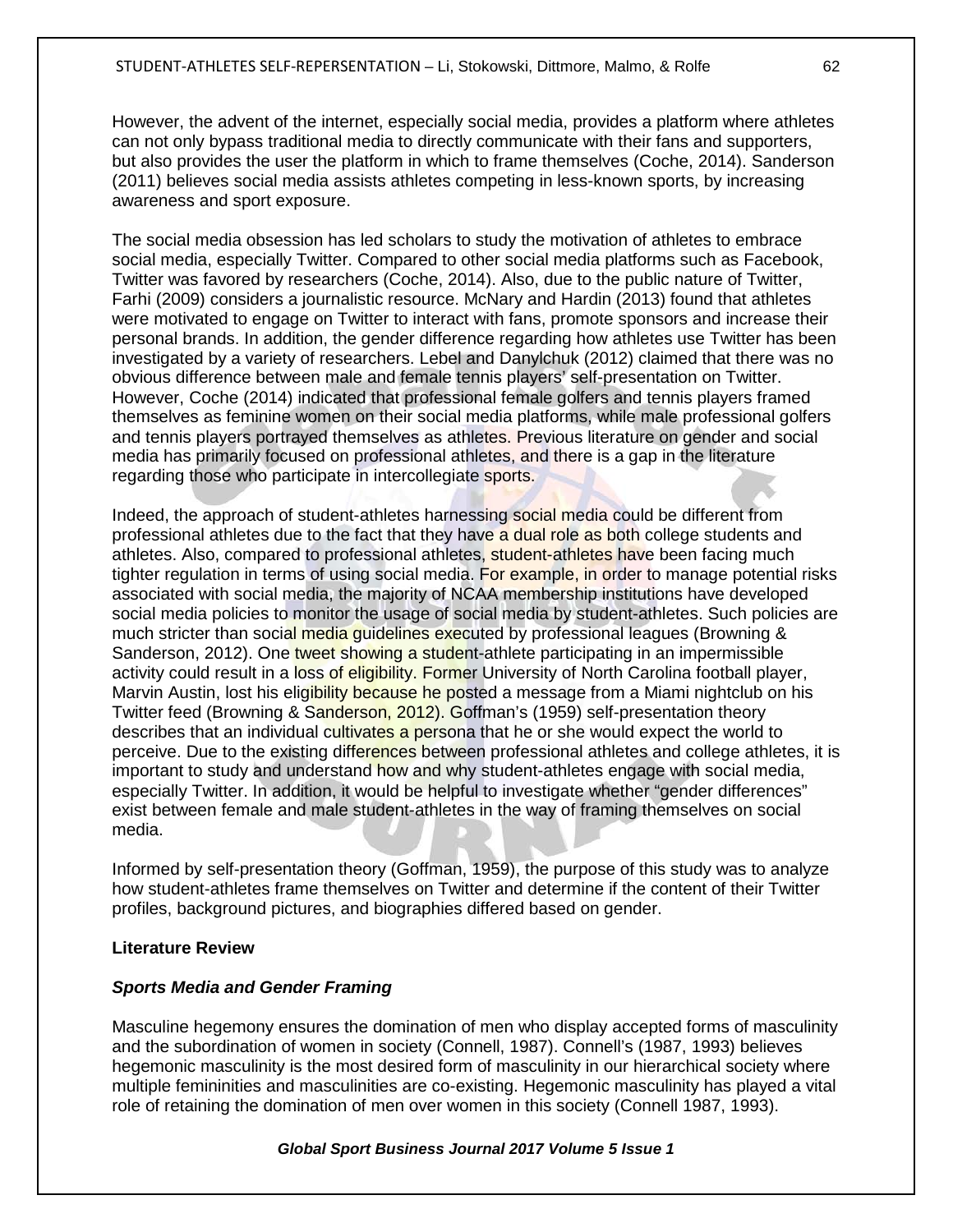Scholars argue that sports and mass media are two main drivers that demonstrate hegemonic masculinity (Kian, Fink & Hardin, 2011; Vincent, 2004). The domination of men in different levels of sports media industries, from traditional media to internet blogs, can possibly explain the popularity of the male-dominated culture in sports media outlets (Gee & Leberman, 2011). In addition, Gee and Leberman (2011) also asserted that the media not only attempts to portray male athletes as naturally superior to female athletes in their sports coverage, but also enhances this gender hierarchy by profiling female athletes whose physical appearance adheres to a Eurocentric heterosexual femininity more than their male counterparts, with androgynous physical appearances (Creedon, 1994). Bernstein and Kian (2013) argued that gender framing in sports media exacerbates hegemonic masculinity in society. Media frames are defined as "principles of selection – codes of emphasis, interpretation and presentation," and "media producers routinely use them to organize media output and discourses" (O'Sullivan et al, 1994, p. 122). Framing plays a vital role in influencing audiences' interpretations by encoding media texts (Bernstein & Kian, 2013).

The media uses gender terminology when discussing women's sports, but it is not common in men's sports coverage (Coche, 2014; Tannen, 1993). For instance, "FIFA Men's Soccer World Cup" has been presented as "the FIFA World Cup", while "FIFA Women's Soccer World Cup" has remained the same. Scholars also pointed out that male athletes have always been called by their full names or last names on TV coverage, but female athletes have commonly been referred to by their first names (Coche, 2014; Halber & Latimer, 1994). Furthermore, scholars noted that the mismatch between femininity and athleticism has been emphasized by media features (i.e. physical strength, power, muscle and competitive spirit) are closely associated with masculinity, while female athletes would contradict this concept (Coche, 2014; O'Reilly & Cahn, 2007). Scholars found that the media often called male athletes "man" or "young man," while female athletes were referred to as "young ladies" or "girls" (Coche, 2014; Koivula, 1999; Wensing & Bruce, 2003). This example implies that the media more often refers to male athletes as adults, even though both male and female athletes are of similar ages (Bernstein & Kian, 2013, Coche, 2014). In addition, studies have found that the traditional media has mentioned more about female athletes' familial roles as well as their psychological characters (Daddario & Wigley, 2007). Female athletes have often been framed as small, less powerful, emotionally unstable and dependent on others (Bernstein, 2002; Wensing & Bruce, 2003). Sports commentators have also been blamed as they often mentioned female athletes' emotions rather than their athletic performance, framed female athletes as someone's wife and mother (Coche, 2014; Duncan & Messner, 2000; Messner & Cooky, 2010).

Previous studies have discovered that female athletes have often been portrayed and emphasized with their non-sport-related elements, such as appearance and attractiveness (Clavio & Eagleman, 2011). Studies have also found that the published pictures of female athletes were often more sexualized or hypersexualized compared to male athletes (Bernstein, 2002, Duncan & Messner, 1998). When studying the television coverage of the 1996 Summer Olympic Games, Eastman and Billings (1999) revealed that commentators remarked more on physical appearance when commenting on women's sports as opposed to male sports. The process, which reinforces traditional gender stereotypes with media's involvement, preserves the hegemonic masculinity. The trend had some positive changes in recent years, with the advent of online media. In a content analysis examining how the NCAA Division I women's and men's basketball tournaments were covered by online media, Kian, Mondello, and Vincent (2009) revealed that online sport journalists were more likely to describe positive skill level/accomplishments and psychological strengths in women's tournament coverage than in men's coverage. It demonstrates that online sportswriters may subvert the gender-bias in sport media coverage, which has normally appeared in traditional media (Kian et al., 2009).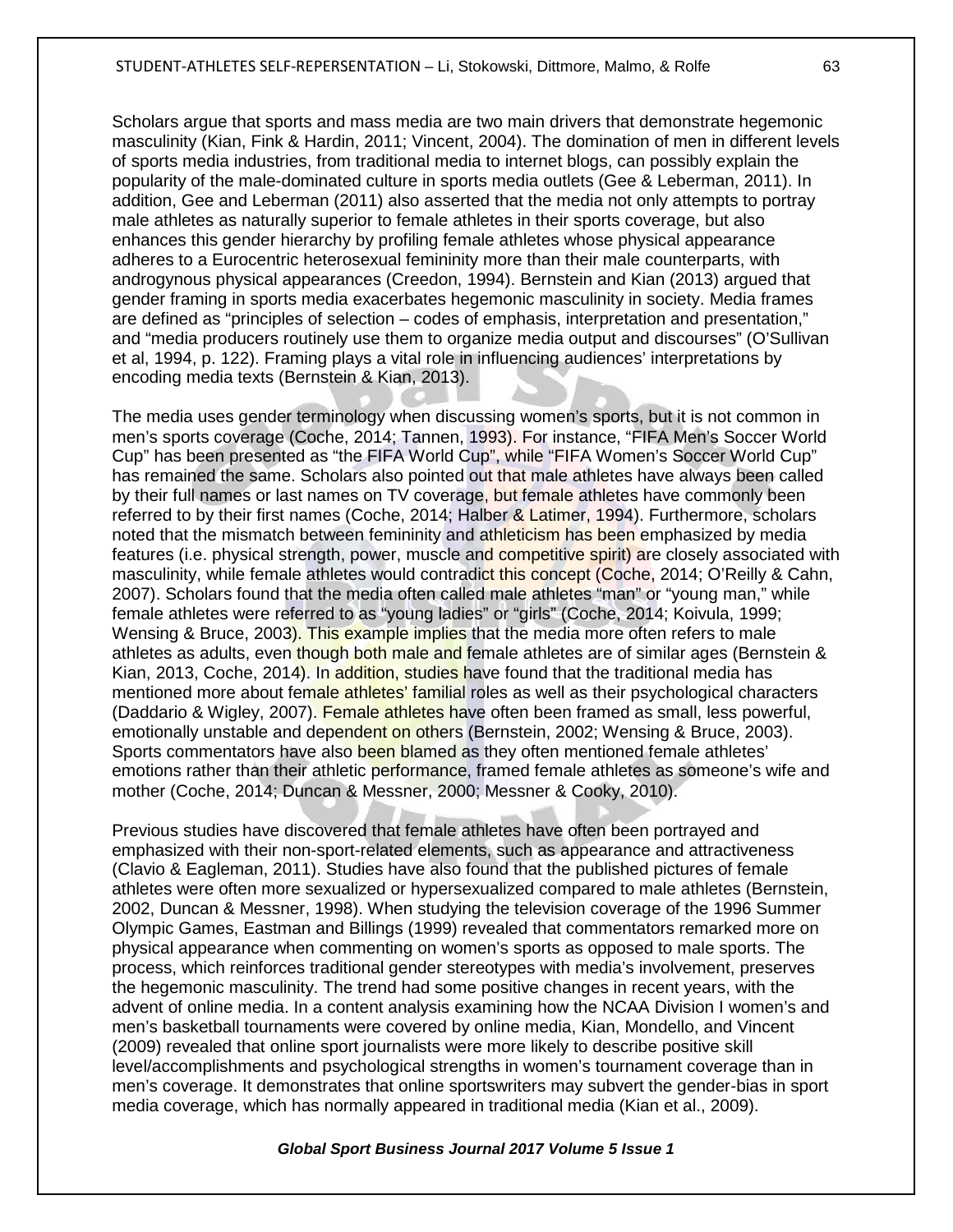## *Gender in Sport and Social Media*

The emergence of social media has provided a creative channel for athletes to bypass the gatekeeping of traditional media. Social media provides athletes with essentially a free marketing outlet in which to brand themselves, and directly interact with fans. The exposure that social media provide have given women's sports and athletes the opportunities now to appeal to a new and possibly larger audience (Pegoraro, 2010). Hambrick, Simmons, Greenhalgh, and Greenwell (2010) discovered that professional athletes were primarily using social media to interact with other athletes and fans, provide non-sport information, share information about their teams and teammates, direct users to get access information from other platforms, express their support to other sports, and promote their endorsers.

In addition, whether the new media has challenged traditional dominate gender ideologies pertaining to female sports and athletes has also been studied by different scholars. Lisec and McDonald (2012) indicated that users of sport blogs often shifted their discussion from commenting about the sport to making inappropriate sexualized jokes about female athletes' physical appearance. Moreover, sport fans are more interested in male sports than female sports on social media platforms. Wallace, Wilson and Miloch (2011) found the number of Facebook users' "likes" on the NCAA men's basketball tournament page were significantly higher than "likes" for the NCAA women's basketball tournament page.

The role Twitter plays in changing dominated gender ideologies has also been studied. Smith (2011) discovered that tweets associated with male sports were more prevalent than those for women's sports in terms of the number of tweets, the number of videos, pictures and retweets when he used the theory of hegemonic masculinity in framing to study the Twitter feeds of the NCAA Division IA sport conferences. Additionally, male and female athletes have also been found to present themselves differently while utilizing social media. Athletes who are competing in two individual professional sports, tennis and golf, have been studied more often here since male and female sports leagues have been developed more equivalently than other sports leagues (Coche, 2014). Lebel and Danylchuk (2012) studied how male and female professional tennis players self-represent themselves on their Twitter accounts during the 2011 US Open Tournament; however, no significant differences were found. In a later study regarding the interpretation of professional athletes' self-representation on Twitter by Generation Y users, Lebel and Danylchuk (2014) revealed that the types of athletes' photographs chosen impacted how teenagers perceived the athletes. Athletes who used athletic pictures on their profiles on Twitter would be viewed more favorably by teenagers than those who did not. Coche (2014) studied the gender difference of tennis players and golfers on Twitter, and concluded that males preferred portraying themselves as athletes since they used athletic pictures as their profile and background pictures and mentioned their athletic statues in their bios. However, female athletes always used professional pictures and personal pictures on their Twitter accounts and attempted to deliver a message that they were women first and then athletes. Whether studentathletes have the similar trend of using social media is the focus in this study.

## *Theoretical Framework*

Goffman (1959) introduced self-presentation theory noting that an individual develops an image that he or she expects the entire world to see. In this theory, Goffman used the theater as an example emphasizing that the presentation of self in everyday life could be classified into two different types: frontstage and backstage. On the frontstage, actors have to promote their best to please audiences since they could be watched by audiences. However, the backstage area is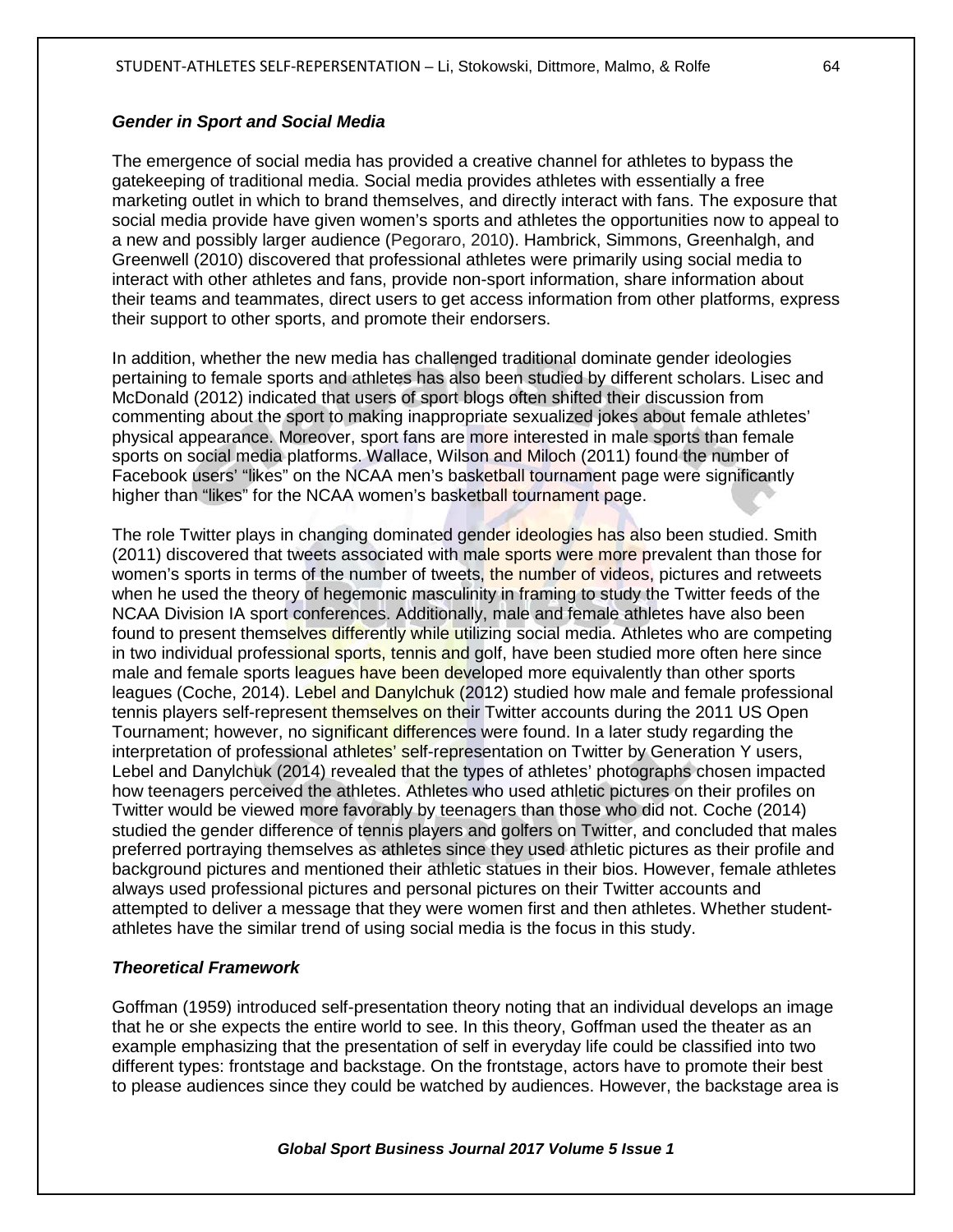more private and informal where the actor can be more relaxed without disclosing themselves to their audience.

The theory has been applied by scholars (i.e. Hull, 2014, Lebel & Danychuk, 2012) to interpret how Twitter has been utilized by professional athletes to present themselves. Hull noted that social media, especially Twitter, provides athletes an unique platform where they could use to create their own identity. In this study, informed by self-presentation theory, researchers sought to analyze how student-athletes frame themselves on Twitter and to determine if the content of their Twitter profiles, background pictures, and biographies differed based on gender. The following research questions were addressed in this research:

RQ1: What types of visual images (such as profile and background pictures) do studentathletes use in their Twitter accounts?

RQ2: How do student-athletes describe themselves in their biographies?

RQ3: Do male student-athletes use athletic pictures as profile pictures more frequently than female student-athletes?

RQ4: Do male student-athletes use sport-related pictures as background pictures more frequently than female student-athletes?

RQ5: Do male student-athletes tweet more about their athletic activities than female student-athletes?

# **Method**

Case study is the primary methodology for this study. According to Creswell (2007) a case study "explores a bounded system (a case)" (p. 73) using various means of data collection. For this study, document analysis of Twitter biographies and tweets, as well as information from audiovisual materials (i.e. profile pictures and background pictures) were utilized. Case studies are often determined by the "size of the bounded case" (Creswell, 2007, p. 74). This study is an instrumental case study due to its focus on the issue of how student-athletes at one institution represent themselves on social media. The goal is not to generalize, as cases differ, but rather to understand the behaviors of this particular sample (i.e. case).

# *Sample*

Twitter profiles of 100 student-athletes from a NCAA Division I membership institution in the Midwest were randomly chosen in this study. This represented a convenience sample of 24% of all student-athletes at the university. To ensure the Twitter account belonged to a certain athlete, researchers located the student-athletes' roster photo on the athletic website to compare it to the account profile picture. Furthermore, researchers checked the student athletes' Twitter account to see if their sports team Twitter account was a follower. Fifty athletes that participating on male sports teams and 50 athletes participating on female sports teams were chosen to ensure the equivalence of information gathered. In order to make sure the representativeness of the sample, 25 student athletes from male athletic teams and individual sports were randomly selected, and the same approach was also applied while studying the profiles of the 50 student-athletes participating on female teams.

# *Codebook Construction*

In order to reach the goal of the study, a coding protocol and codebook were created to provide a guideline to lead the study. Duncan (1990) suggested that photographs' meaning would be impacted by both features of sports photographs which are the content of photography (physical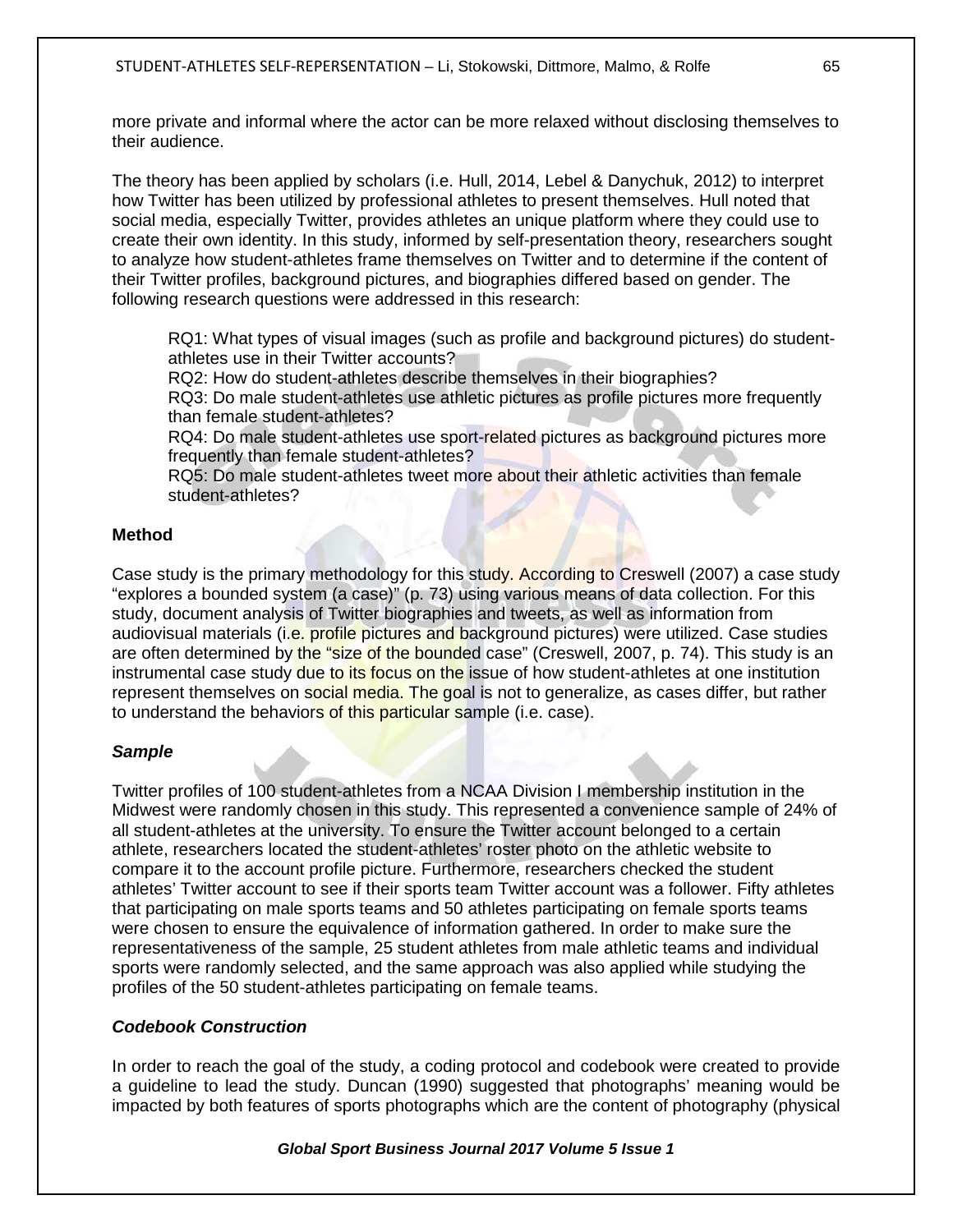appearance, pose, etc.) and its context (the surrounding written text, its captions, etc.). According to Twitter's characteristics, Coche (2014) noted that Twitter background pictures and Twitter biographies are worth studying since both of them provide context. Therefore, in remaining consistent with the literature, Coche's (2014)'s method of studying profile, background, biography of Twitter was utilized. Seven variables were included in this study: number of followers, gender (male/female), type of sports (team/individual), subject of profile pictures (i.e., no picture, athlete himself/herself, animal, family member, their sport, other), subject of background pictures, type of profile pictures (i.e., action shot, sport, professional, personal, headshot, other), type of background pictures, their biography (i.e. family, career, hobby, religion, student, other); and clothing worn on background picture (athletic/casual/formal).

Since the study also aimed to understand whether different tweeting activities exist between female athletes and male athletes, the content of tweets from these selected student-athletes were also investigated. The most recent 10 tweets were coded into three different categories: their sport, sports-related and non-sport related.

All information was obtained in July 2015 when few college student-athletes were in season competing. Among 100 students-athletes we selected, one-fourth of them were competing in revenue generating sports including men's football, men's basketball, and men's baseball.

# *Coding Procedure*

In order to facilitate the coding process, four American university students majoring in recreation and sport management were selected to code the content of tweets based on the codebook. For ensuring intercoder reliability, the coders were required to join a training session that familiarized them with the coding protocol, as well as the content of athletes' Twitter profiles.

As Wimmer and Dominick (2009) recommended, between 10% and 25% of the contents should be selected and reanalyzed for improving intercoder reliability. In this study, a total of 100 student-athletes' Twitter accounts were selected to study, thereby each coder analyzed 20 student-athletes' profiles, and coded the content separately, to test intercoder reliability. Wimmer and Dominick (2009) also noted that the acceptable level of intercoder reliability was .75 or higher, using kappa coefficient. Lombard, Snyder-Duch, and Bracken (2002) also suggested that the reliability levels for individual variables should be counted as the basic principle of evaluating reliability, rather than that for overall variable. The results indicated kappa levels for all 10 variables above the .75 threshold standard. Therefore, all variables in this research were matched with an acceptable level of intercoder reliability.

## **Data Analysis**

Data were analyzed using SPSS 22.0 for Windows. Chi-Square tests were conducted in order to see if there were significant differences between male and female student-athletes in terms of the approach they used to frame themselves on Twitter.

## **Results**

After investigating 100 student-athletes' Twitter accounts, the results revealed that each student-athletes' Twitter account had an average of 1829 followers (with a range varying from 95 to 21,353). Male student-athletes had more followers (*M* = 3,175.46, *SD* = 5,185.02) than female student-athletes (*M* = 483.36, *SD* = 324.5) on Twitter. All selected student-athletes contained a profile picture, but eight student-athletes did not contain a background picture. More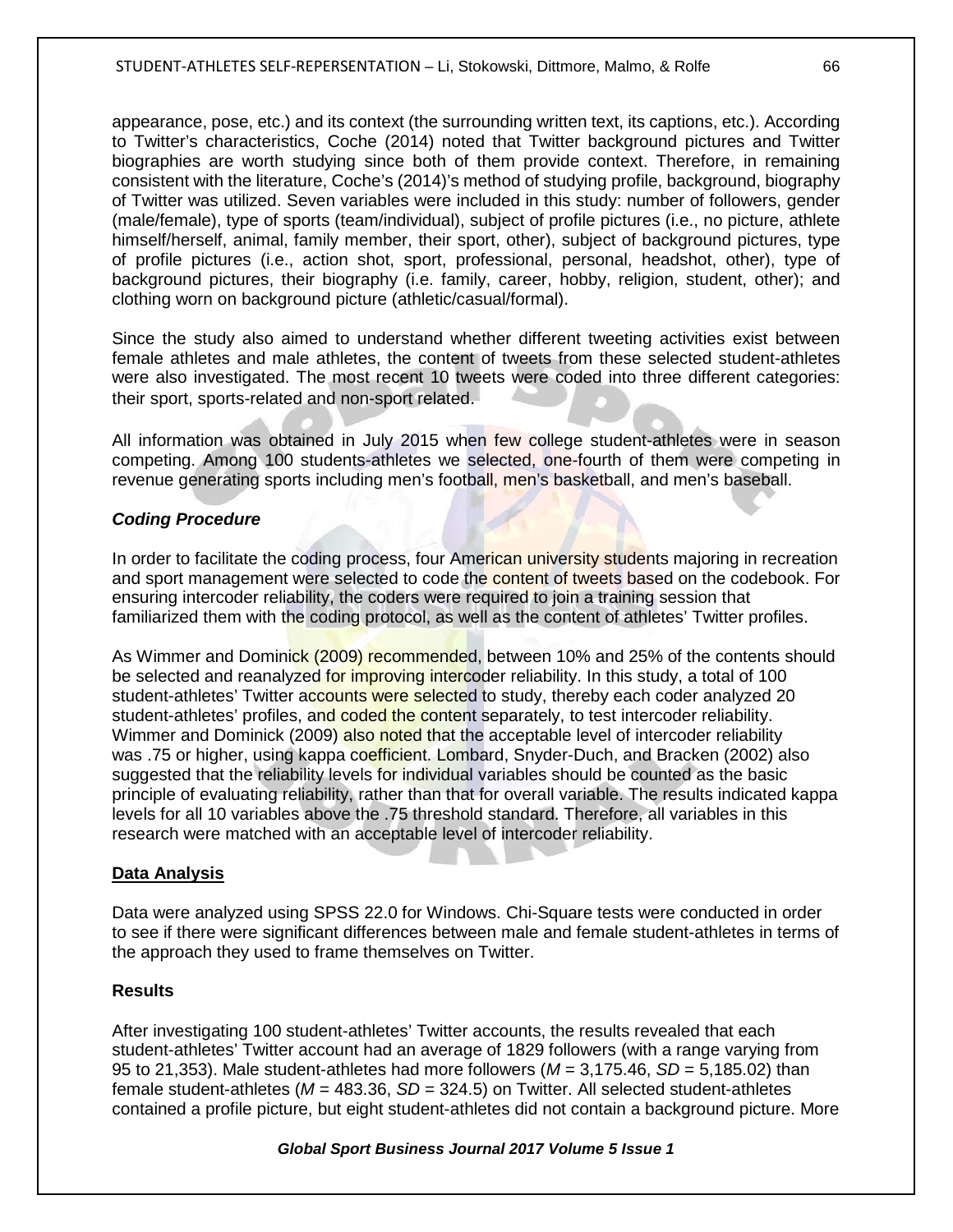male student-athletes (12%,  $n = 6$ ) did not include any pictures in the background than their female counterparts (4%,  $n = 2$ ). The majority of selected athletes (89%,  $n = 89$ ) provided information in their biographies whereas 12% student-athletes did not disclose any information.

# *Visual Images on Student-Athletes' Twitter*

# *Profile pictures*

There was a statistically significant difference between male student-athletes and female student-athletes in terms of different types of profile pictures chosen on their Twitter accounts,  $\chi^2$  (1) =24.008,  $p < 0.01$ . The majority of male student-athletes (94%, n = 47) selected pictures about themselves in their profiles of Twitter while only half of female student-athletes ( $n = 25$ ) used their own pictures. Forty-six percent of selected female student-athletes had photos with their families or friends as their profile pictures (see Table 1).

|                     | Male student-athletes |     | Female student-athletes |     |          |
|---------------------|-----------------------|-----|-------------------------|-----|----------|
|                     | Frequency             | %   | Frequency               | %   |          |
| Athlete him/herself | 47                    | 94  | 25                      | 50  | 24.008** |
| With friends/family |                       | 6   | 23                      | 46  |          |
| With the team       |                       | 0   |                         |     |          |
| Other               |                       | 0   |                         |     |          |
| No Pictures         |                       |     |                         |     |          |
| Total               | 50                    | 100 | 50                      | 100 |          |

# *Background pictures*

The background pictures chosen by male and female student-athletes also depicted the athlete in a gender specific way. More than half of female student-athletes utilized either team photos  $(32\%, n = 16)$  or scenery pictures  $(24\%, n = 12)$  in their background, while male student-athletes would rather use pictures of themselves (26%,  $n = 13$ ), pictures with their family/friends (20%, n  $= 10$ ), pictures about their sports (20%,  $n = 10$ ) and team photos (16%,  $n = 8$ ) in their background.

# *Biographies on Student-Athletes' Twitter*

# *Biographies*

There was not a clear distinction between male athletes and female athletes in terms of the contents they provided in their Twitter's biographies. A majority of participants mentioned themselves as both the student (69%,  $n = 69$ ) and the athlete (72%,  $n = 72$ ) in their biographies. More male student-athletes (54%,  $n = 27$ ) included mottos in their biographies than their female counterparts (18%,  $n = 9$ ),  $\chi^2$  (1) = 12.703,  $p < 0.001$ . Male student-athletes were also more interested in encouraging others to follow their other social media platforms, such as Instagram, than female athletes. Male athletes (30%,  $n = 15$ ) included other social media platforms in their biographies, which was higher than female athletes (10%,  $n = 5$ ),  $\chi^2$  (1) = 5.211,  $p < 0.05$ . In addition, hometown was also mentioned more frequently by males students (70%,  $n = 35$ ) than females students (32%, n = 16) in their biographies, χ² (*1*) = 14.446, *p* < 0.001 (see Table 2).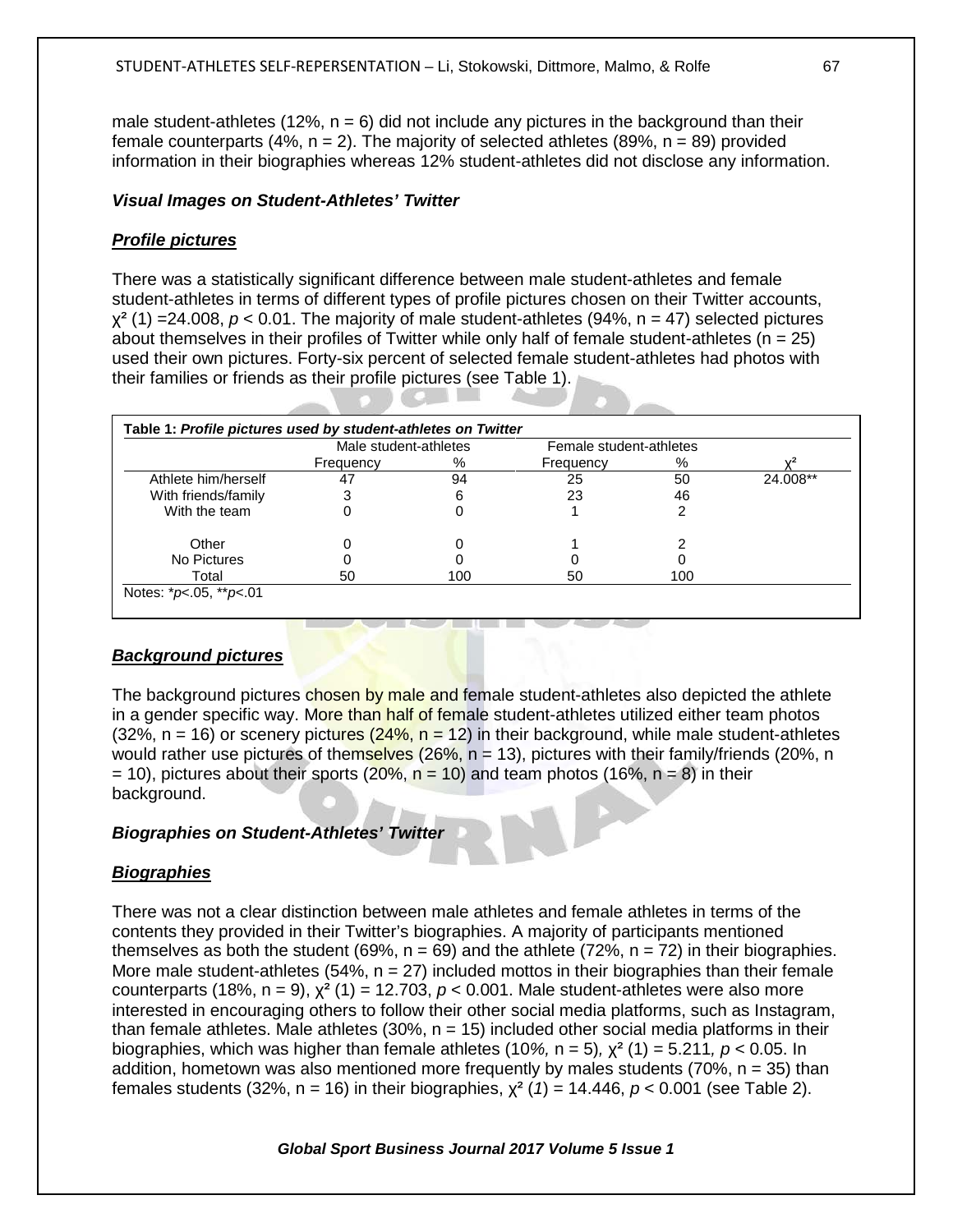| Table 2: Content on Student-Athletes' Twitter Biography |           |                       |           |                         |          |  |
|---------------------------------------------------------|-----------|-----------------------|-----------|-------------------------|----------|--|
|                                                         |           | Male student-athletes |           | Female student-athletes |          |  |
|                                                         | Frequency | %                     | Frequency | %                       | 2،       |  |
| <b>Athletics</b>                                        | 38        | 76                    | 34        | 68                      |          |  |
| Family                                                  | 6         | 12                    |           | 4                       |          |  |
| Religion                                                | 27        | 54                    | 12        | 28                      |          |  |
| Student                                                 | 38        | 76                    | 31        | 62                      |          |  |
| Motto                                                   | 27        | 54                    | 9         | 18                      | 12.703** |  |
| Hometown                                                | 35        | 70                    | 16        | 32                      |          |  |
| <b>Platforms</b>                                        | 15        | 30                    |           | 10                      | $5.211*$ |  |

The third research question was to examine whether a difference existed in terms of what types of pictures were being used as a Twitter profile picture. The results of a chi-square test suggested that male athletes were more likely to use sport-related pictures (76%, n = 38), such as action shot and sport passive pictures, compared to their female counterparts (26%,  $n = 13$ ),  $x^2$  (1) = 21.236,  $p < 0.001$ . Additionally, male athletes preferred portraying themselves as athletes since the majority (84%,  $n = 42$ ) chose athletic clothing in their profiles. This was significantly higher than female athletes (36%,  $n = 18$ ),  $\chi^2$  (1) = 26.272,  $p < 0.001$  (see Table 3).

| Table 3: Profile Pictures (types of photos) and Clothing on Profiles |                       |    |                         |    |          |  |  |
|----------------------------------------------------------------------|-----------------------|----|-------------------------|----|----------|--|--|
|                                                                      | Male student-athletes |    | Female student-athletes |    |          |  |  |
|                                                                      | Frequency             | %  | Frequency               | %  |          |  |  |
| <b>Profile pictures</b>                                              |                       |    |                         |    |          |  |  |
| Action shot                                                          | 25                    | 50 |                         | 18 |          |  |  |
| Sport passive                                                        | 13                    | 26 |                         |    | 21.236** |  |  |
| Sport related                                                        | 38                    | 76 | 13                      | 26 |          |  |  |
| Professional photos                                                  |                       | 8  |                         |    |          |  |  |
| Personal photos                                                      |                       | 16 | 33                      | 66 |          |  |  |
| Headshot                                                             |                       |    |                         |    |          |  |  |

The fourth research question attempted to measure whether male student-athletes were more likely to use athletic pictures as background pictures, as opposed to female student-athletes. Even though both male and female student-athletes used sport-related pictures in their background, male athletes (20%,  $n = 10$ ) used an action shot significantly more often to demonstrate their athletic abilities compared to females (6%,  $n = 3$ ),  $\chi^2$  (1) = 4.332,  $p = 0.037$ (see Table 4). However, there was not a significant difference in gender in terms of whether athletes wore athletic clothes in their background pictures,  $\chi^2$  (2) = 1.020,  $p = .601$ .

The fifth research question sought to investigate whether there were differences existing between male and female student-athletes in terms of number of tweets relating to their athletic achievements. After studying 1000 tweets from these 100 athletes, the results of the chi-square test showed that there was not a significant difference between males (*n*=169, 33.8%) and females (*n*=134, 26.8%) in terms of the number of tweets that were associated with their sport,  $\chi^2$  (10) = 9.715,  $p = 0.466$ .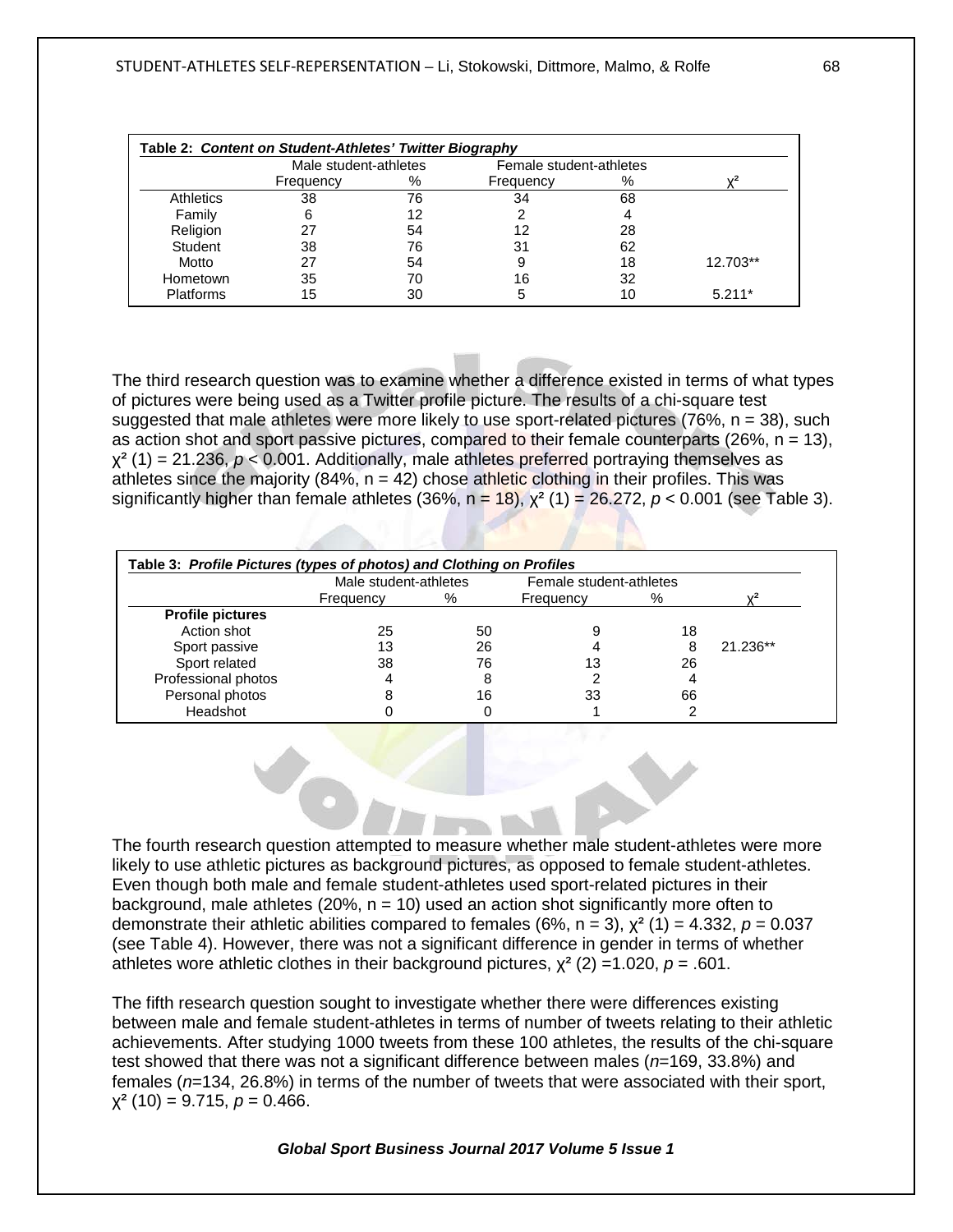| Table 4: Background Pictures (types of photos) Used by Selected Student-Athletes |                       |    |                         |    |          |  |  |  |
|----------------------------------------------------------------------------------|-----------------------|----|-------------------------|----|----------|--|--|--|
|                                                                                  | Male student-athletes |    | Female student-athletes |    |          |  |  |  |
|                                                                                  | Frequency             | %  | Frequency               | %  |          |  |  |  |
| Action shot                                                                      |                       | 20 |                         |    |          |  |  |  |
| Sport passive                                                                    |                       | 22 | 20                      | 40 | $4.332*$ |  |  |  |
| Professional photos                                                              |                       |    |                         |    |          |  |  |  |
| Personal photos                                                                  |                       | 22 |                         | 22 |          |  |  |  |
| Headshot                                                                         |                       |    |                         |    |          |  |  |  |
| No Pics                                                                          |                       | 12 |                         |    |          |  |  |  |
| Other                                                                            |                       | 26 |                         |    |          |  |  |  |

## **Discussion**

The purpose of this study was to explore how student-athletes at one institution portray themselves on Twitter and identify if the content of their Twitter profiles, background pictures, and biographies differed based on the gender. Significant gender differences were found with regard to different types of profiles pictures used and types of information included in biographies. The results revealed that male student-athletes were more likely to demonstrate athletic features on their Twitter profile pictures than their female counterparts since male student-athletes chose to use images in a sport setting or context.

Profile pictures on social networking sites (SNS) play a vital role of presenting users' identity. As Zhao, Grasmuck, and Martin (2008) mentioned, SNS users normally leave a trail that could assist other users to find them on social media. Profile pictures are always the first information that can be viewed and **accessed by SNS users** (Hum, et al., 2011). When Twitter users utilized one person's name to search his or her account, the profile picture always appeared to assist them to confirm the identity of the individual they are searching. Thus, SNS users have intentions to select pictures to represent themselves on social media platforms since it is one of the first attempts to construct their own online identity (Hum, et al., 2011). Self-presentation (Goffman, 1959) appeared to be present throughout this case. Profile pictures could have assisted this sample in furthering their athletic image. Particularly, male student-athletes in this case ensured their profile picture depicted them in a way that could be perceived as masculine and athletic. In essence, male athletes were developing the image that was expected.

In this particular case, the study found that male and female student-athletes demonstrated different approaches in selecting their profile pictures on Twitter, with a greater proportion of males demonstrating their athletic features in their profiles than females, as the latter more often used personal pictures that contained other individuals. This finding illustrated that females were more social oriented while males were more independent. Gilligan (1982) indicated that relationships played a more significant role to women's identify formation compared to men. This may explain why female student-athletes used more group photos on their Twitter profiles than males.

No significant difference was found between men and women in terms of background pictures they selected. Both groups mainly uploaded sport-related photos as background pictures. However, similar to literature on masculine hegemony, female student-athletes emphasized their femininity visually on Twitter, and most of the female student-athletes used pictures that contained their teammates in a passive sport setting, rather than action shots as used by most males. In addition, females seemed to favor wearing casual clothing rather than athletic clothing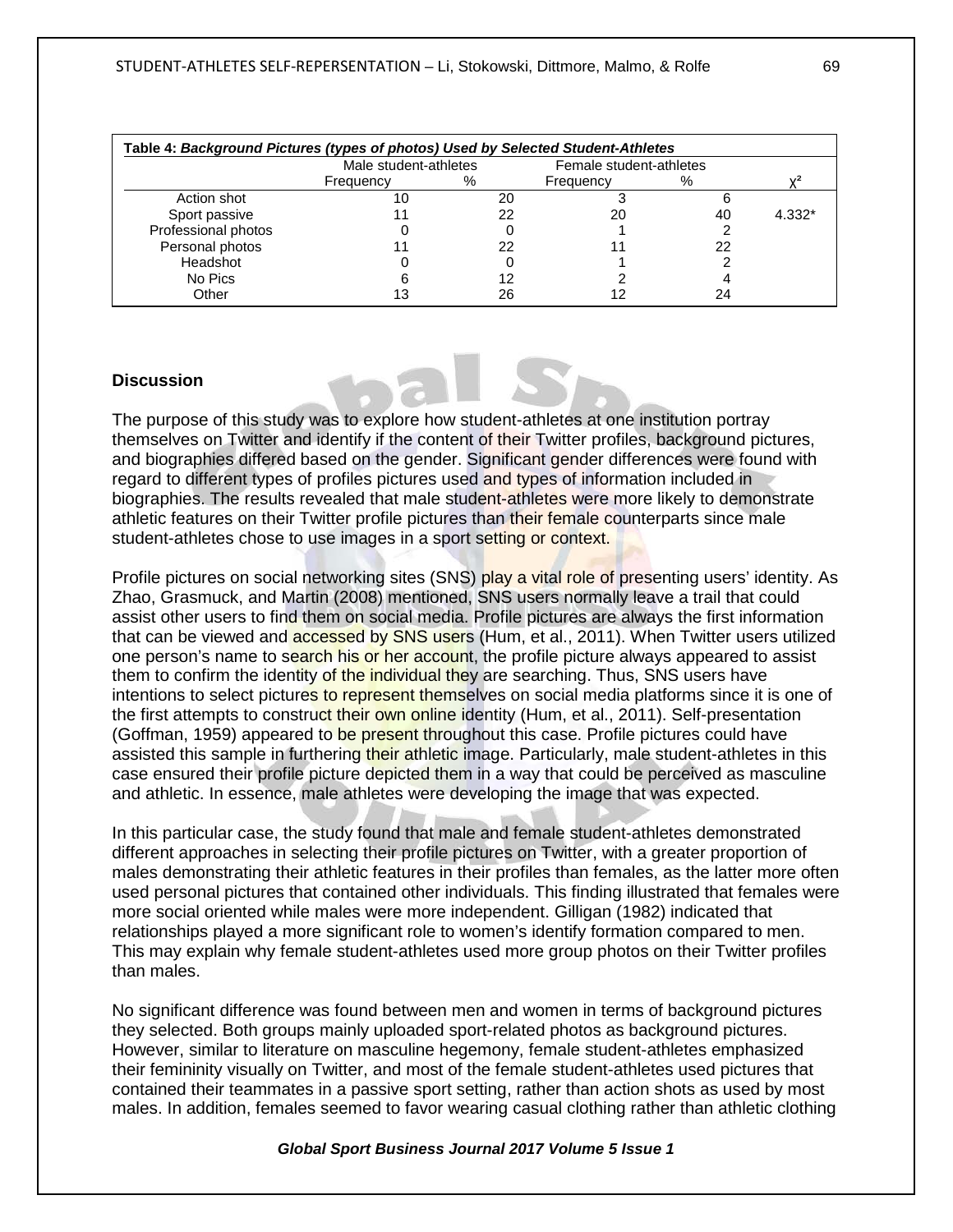in their pictures. The finding is in line with Coche 's (2014) study that female professional tennis players and golfers were more likely to "present glamorized photos of themselves, taken in nonsport settings" on Twitter. Perhaps this implies that female student-athletes aim to refer to themselves as "normal" college students first, rather than adapting the "athletic" person. Their male counterparts were completely opposite, presenting themselves as college athletes first, and then as students.

Coche's (2014) found that female professional athletes used more artistic pictures including professional photographs in their background than pictures in a sports context. The results of this study differed in that the results indicated that female student-athletes were also interested in using sport-related pictures as their background images. Most female student-athletes uploaded their team pictures as the background perhaps due to the fact that as amateur athletes, female student-athletes do not have as much of an equal opportunity of sponsorship as professional athletes.

Although the results showed that male and female student-athletes demonstrated both their athletic stature and student stature in their Twitter biographies, males were more likely than females to disclose more personal information, such as hometown, family, motto, religion. The results were supported by a previous study, in which Tufekci (2008) found that male users more often provide their personal information such as their telephone numbers and addresses on their SNS profiles than female users. Also, Taraszow, Aristodemou, Shitta, Laouris, and Arsoy (2010) discovered a similar trend that young male Facebook users were more likely to reveal their contact information including email addresses, home addresses and telephone numbers than female users. The reason that females disclose less personal information than males may be that women are more likely to be the victims of online abuse (Hoay & Milne, 2010). Pew Research Center (2014) released a report of online harassment showing that men reported a higher percentage of online harassment than women. However, women experienced more severe forms, such as physical and personal threats, and 15% of women reported such harassment impacted their reputation. The information on social media sites may put the privacy of all users at risk as their information could be used inappropriately (Pew Research Center, 2014). Therefore, due to the concern of information being abused, females may be more careful about making their personal information available to the public.

Male student-athletes in this study also promoted themselves more than females since males included their other platforms (such as YouTube and Instagram) in their biographies, and encouraged other users to follow them. This finding is also consistent with Geurin-Eagleman and Burch (2016)'s recent study on Olympic athletes' visual self-representation on Instagram. Geurin-Eagleman and Burch revealed that female Olympians were more likely to share their personal pictures whereas their male counterparts prefer posting variety of photos on Instagram for attracting more followers. Male college athletics are given more attention than female college athletics by the mass media and the general public due to their market values and a higher level of popularity; therefore, male athletes are more likely to promote their brand using various SNS. Even on social media, Smith (2011) found that nearly 70% of published articles, videos and photos on the official Twitters of four major sports conference (the SEC, the Big 10, the Pac-10, and the Big 12) were associated with male sports, while only 29% of Twitter messages mentioned female sports. Therefore, in this case male college athletes may have a higher desire to market themselves since they are attracting more attention than females. In addition, male student-athletes, especially those playing American football, basketball, baseball, ice hockey, and golf have more opportunities to compete in professional leagues and in the Olympic Games than their female counterparts. Thus, it can be assumed that the opportunity to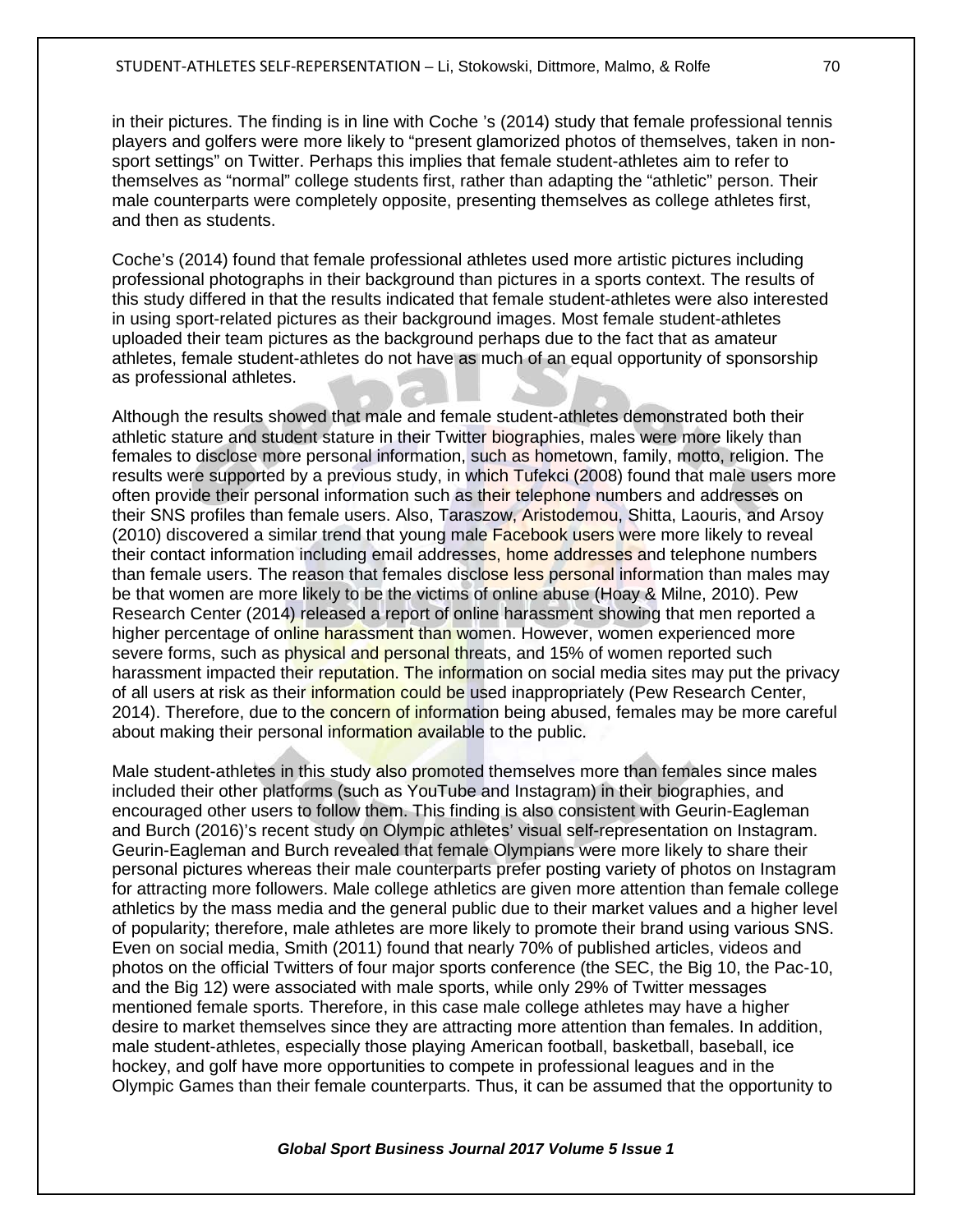compete beyond the college level may motivate male student-athletes to engage with social media in a higher capacity and attract more attention from the media and the public.

#### **Conclusion**

Although the goal of this study was not to generalize but rather to better understand how student-athletes at one institution portray themselves on Twitter, there are some practical implications from this study. Both athletic departments and student-athletes can use the results of this study to assist in ensuring that the image of both institutions and the athletes are protected. Intercollegiate sport is popular within American culture, and ensuring that studentathletes represent themselves and protect themselves is vital. Social media also allows studentathletes to interact with fans and in essence to provide information to fans. The average student-athlete in this study had more than 1,000 followers. Student-athletes can use social media to further promote their personal brands. It is also important for athletic departments to use student-athletes social media as a way to promote their athletic teams. Due to NCAA regulations, and the fact that athletes competing at this level are considered to be armatures, utilizing social media is a great and cost effective way for promotion.

It should also be noted that this case may be able to assist institutions in further developing athletic departments' social media policy through inclusion in an overall social media education program. Athletic departments should provide social media training, and if student-athletes choose to have a Twitter account, they can be taught how to use social media for promotional purposes and personal branding. Athletic departments should encourage student-athletes to use their pictures to promote themselves on Twitter and in their biographies to even provide links to information regarding the athlete and his/her team. It was clear in this case that men used their Twitter accounts as almost an extension of their athletic identity. Men's sports, specifically revenue producing sports, receive a lot of media exposure. Perhaps Twitter and other social media outlets can provide female athletes a way to not only promote themselves, but also to raise awareness regarding women's collegiate sport.

#### *Limitations and Future Research*

It is important to acknowledge that this study has some limitations. First, results from this study should not be generalized, this was a case study that looked student-athletes at one institution. Although this is a case study, it is important to note that the sample size of this study was rather small, especially when compared to Coche's (2014) study, which examined 234 profiles of the world's top golf and tennis athletes. However, the goal was not to mimic Coche's (2014) study. Our goal was to fill a gap in the literature regarding how intercollegiate athletes portray themselves on Twitter. To our knowledge, this study is the first to look at Twitter profiles of student-athletes and to examine if those profiles do indeed differ based on gender. We hope that this study will lead to further exploration into this very specific population.

Further research should continue to study student-athletes from different universities and even from different conferences. Also, student-athletes from the NCAA member institutions competing in various divisions (Division I, Division II and Division III) should be analyzed as athletes competing in various divisions may have different athletic and career goals. Moreover, even though the gender differences were observed in the way the athletes portrayed themselves, it is worth continuing to study how student-athletes utilize social media to promote themselves. Scholars could continue to conduct a qualitative or quantitative inquiry to understand student-athletes' motives behind the pictures they choose for their profile, background, and what they write in their biography. Also, future researchers could continue to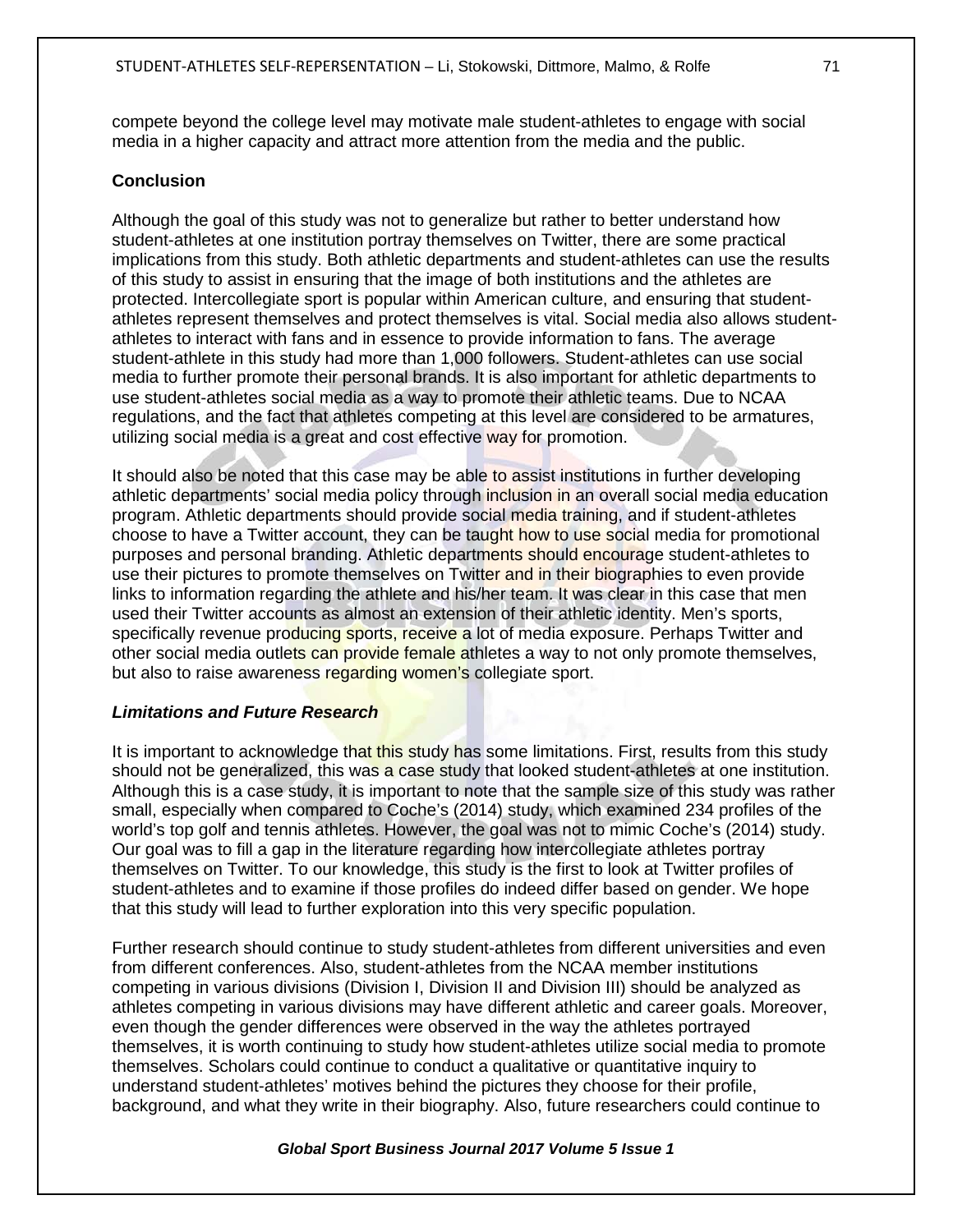explore how social media policies of universities, their athletic department and their coaches, impacts on how student-athletes present themselves on their social media usage.

## **References**

- Bernstein, A. (2002). Is it time for a victory lap? Changes in the media coverage of women in sport. *International Review for the Sociology of Sport*, *37*(3-4), 415-428.
- Bernstein, A., & Kian, E. M. (2013). Gender and sexualities in sport media. *Handbook of Sport Communication. London: Routledge*, 319-327.
- Browning, B., & Sanderson, J. (2012). The positives and negatives of Twitter: Exploring how student-athletes use Twitter and respond to critical tweets. *International Journal of Sport Communication*, *5*(4), 503-521.
- Bruce, T., Hovden, J. & Markula, P. (2010). *Sportswomen at the Olympics: A global content analysis of newspaper coverage*. Rotterdam: Sense
- Bruce, T. & Hardin, M. (2013). Reclaiming our voice: sportswomen and social media, Bings, A.C and Hardin, M. (ed.) *Routledge Handbook of Sport and New Media*. NY: Routledge.

Cahn, S. K. (1994). *Coming on strong: Gender and sexuality in twentieth- century women's sport*. Cambridge MA: Harvard University Press

Clavio, G., & Eagleman, A. N. (2011). Gender and sexually suggestive images in sports blogs. *Journal of Sport Management*, *25*(4), 295-304.

Coche, R. (2014). How golfers and tennis players frame themselves: a content analysis of Twitter profile pictures, *Journal of Sports Media*, *9*(1), 95-121.

Connell, R. W. (1987).*Gender and power: Society, the person and sexual politics*. Stanford, CA: Stanford University Press.

Connell, R. W. (1993). The big picture: Masculinities in recent world history. *Theory and Society*, *22*(5), 597-623.

Connell, R. W., & Messerschmidt, J. W. (2005). Hegemonic masculinity rethinking the concept. *Gender and Society*,*19*(6), 829-859.

- Creedon, P. J. (1994). Women, media and sport: creating and reflecting gender values. In P. Creedon (Ed.), *Women, Media & Sport: Challenging Gender Values*, (3-27). Thousand Oaks, CA: Sage.
- Creswell, J. W. (2007). *Qualitative inquiry & research design: Choosing among five approaches* (2nd ed.). Thousand Oaks, CA: Sage.
- Daddario, G., & Wigley, B. J. (2007). Gender marking and racial stereotyping at the 2004 Athens Games. *Journal of Sports Media*, *2*(1), 29-51.
- Duncan, M. C. (1990). Sports photographs and sexual difference: Images of women and men in the 1984 and 1988 Olympic Games. *Sociology of Sport Journal*, *7*, 22– 43.
- Duncan, M. C., & Messner, M. A. (1998). The media image of sport and gender. In L.A. Wenner (Ed.) *MediaSport* (pp.170-185), New York: Rouledge .
- Duncan, M.C & Messner, M.A. (2000). *Gender in televised sports: 1989, 1993 and 1999*. Los Angeles: Amateur Athletic Foundation of Los Angeles
- Eastman, S. T., & Billings, A. C. (2000). Sports casting and sports reporting: The power of gender bias. *Journal of Sport & Social Issues*, *24*(2), 192-213.
- Farhi, P. (2009). The Twitter explosion. *American Journalism Review*, *31* (3), 26– 31.
- Gee, B. L., & Leberman, S. I. (2011). Sports media decision making in France: How they choose what we get to see and read. *International Journal of Sport Communication*,*4*(3), 321-343.
- Geurin-Eagleman, A. N., & Burch, L. M. (2016). Communicating via photographs: A gendered analysis of Olympic athletes' visual self-presentation on Instagram. *Sport Management Review*, *19*(2), 133-145.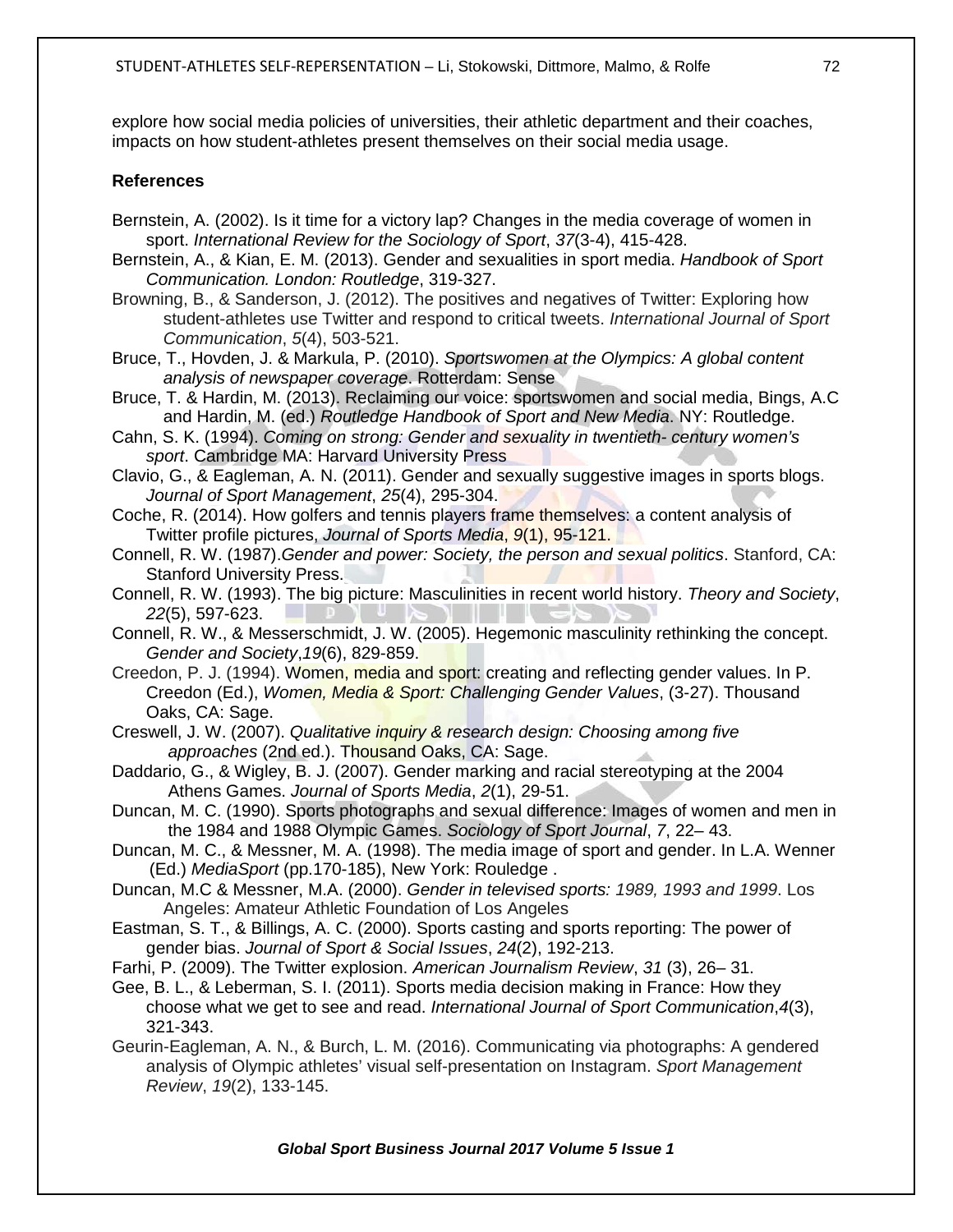- Gilligan, C. (1982). *In a different voice*: *Psychological theory and women's development*. Cambridge, MA:Harvard University Press.
- Goffman, E. (1959). *The presentation of self in everyday life*. Garden City, New York: Doubleday Anchor Books.
- Halbert, C., & Latimer, M. (1994). Battling" gendered language: An analysis of the language used by sports commentators in a televised coed tennis competition. *Sociology of Sport Journal*, *11*(3), 298– 308.

Hambrick, M. E., Simmons, J. M., Greenhalgh, G. P., & Greenwell, T. C. (2010). Understanding professional athletes' use of Twitter: A content analysis of athlete tweets. *International Journal of Sport Communication*,*3*(4), 454-471.

- Hardin, M., Lynn, S., Walsdorf, K., & Hardin, B. (2002). The framing of sexual difference in SI for Kids editorial photos.*Mass Communication & Society*, *5*(3), 341-359.
- Hoy, M. G., & Milne, G. (2010). Gender differences in privacy-related measures for young adult Facebook users. *Journal of Interactive Advertising*,*10*(2), 28-45.
- Hartley, J., Saunders, D., Montgomery, M., & Fiske, J. (1994). *Key concepts in communication and cultural studies*. London: Routledge.
- Hull, K. (2014). A hole in one (hundred forty characters): A case study examining PGA tour golfers' twitter use during the Masters. *International Journal of Sport Communication*, *7*(2), 245-260.
- Hum, N. J., Chamberlin, P. E., Hambright, B. L., Portwood, A.C., Schat, A.C., & Bevan, J.F. (2011). A picture is worth a thousand words: A content analysis of Facebook profile photographs. *Computers in Human Behavior*, *27*(5), 1828-1833.
- Kian, E. M., Fink, J. S., & Hardin, M. (2011). Examining the impact of journalists' gender in online and newspaper tennis articles. *Women in Sport & Physical Activity Journal*, *20* (2), 3- 21.  $\Gamma$  ,  $\Gamma$  ,  $\Gamma$  ,  $\Gamma$  ,  $\Gamma$  ,  $\Gamma$  ,  $\Gamma$  ,  $\Gamma$  ,  $\Gamma$  ,  $\Gamma$  ,  $\Gamma$
- Kian, E. T. M., Mondello, M., & Vincent, J. (2009). ESPN—The women's sports network? A content analysis of Internet coverage of March Madness.*Journal of Broadcasting & Electronic Media*, *53*(3), 477-495.
- Kinnick, K. N. (1998). Gender bias in newspaper profiles of 1996 Olympic athletes: A content analysis of five major dailies. *Women's Studies in Communication*, *21*(2), 212-237.
- Koivula, N. (1999). Sport participation: Differences in motivation and actual participation due to gender typing. *Journal of Sport Behavior*, *22*, 360-380.
- Kuypers, J. A., & Cooper, S. D. (2005). A comparative framing analysis of embedded and behind-the-lines reporting on the 2003 Iraq War. *Qualitative Research Reports in Communication*,*6*(1), 1-10.
- Lebel, K., & Danylchuk, K. (2012). How tweet it is: A gendered analysis of professional tennis players' self-presentation on Twitter. *International Journal of Sport Communication*, *5*(4), 461-480.

Lebel, K., & Danylchuk, K. (2014). Facing off on Twitter: A Generation Y interpretation of professional athlete profile pictures. *International Journal of Sport Communication*, *7*, 317- 336.

- Lombard, M., Snyder‐Duch, J., & Bracken, C. C. (2002). Content analysis in mass communication: Assessment and reporting of intercoder reliability. *Human Communication Research*, *28*(4), 587-604.
- Lisec, J., & McDonald, M. G. (2012). Gender inequality in the new millennium: An analysis of WNBA representations in sport blogs. *Journal of Sports Media*, *7*(2), 153-178.
- Markula, P., Hovden, J., & Bruce, T. (2010). Key Themes in the research on media coverage of women's Sport. In T. Bruce, J. Hovden, & P. Markula, (Ed.) *Sportswomen at the Olympics: A Global Content Analysis of Newspaper Coverage* (pp.1-18). Rotterdam: Sense **Publishers**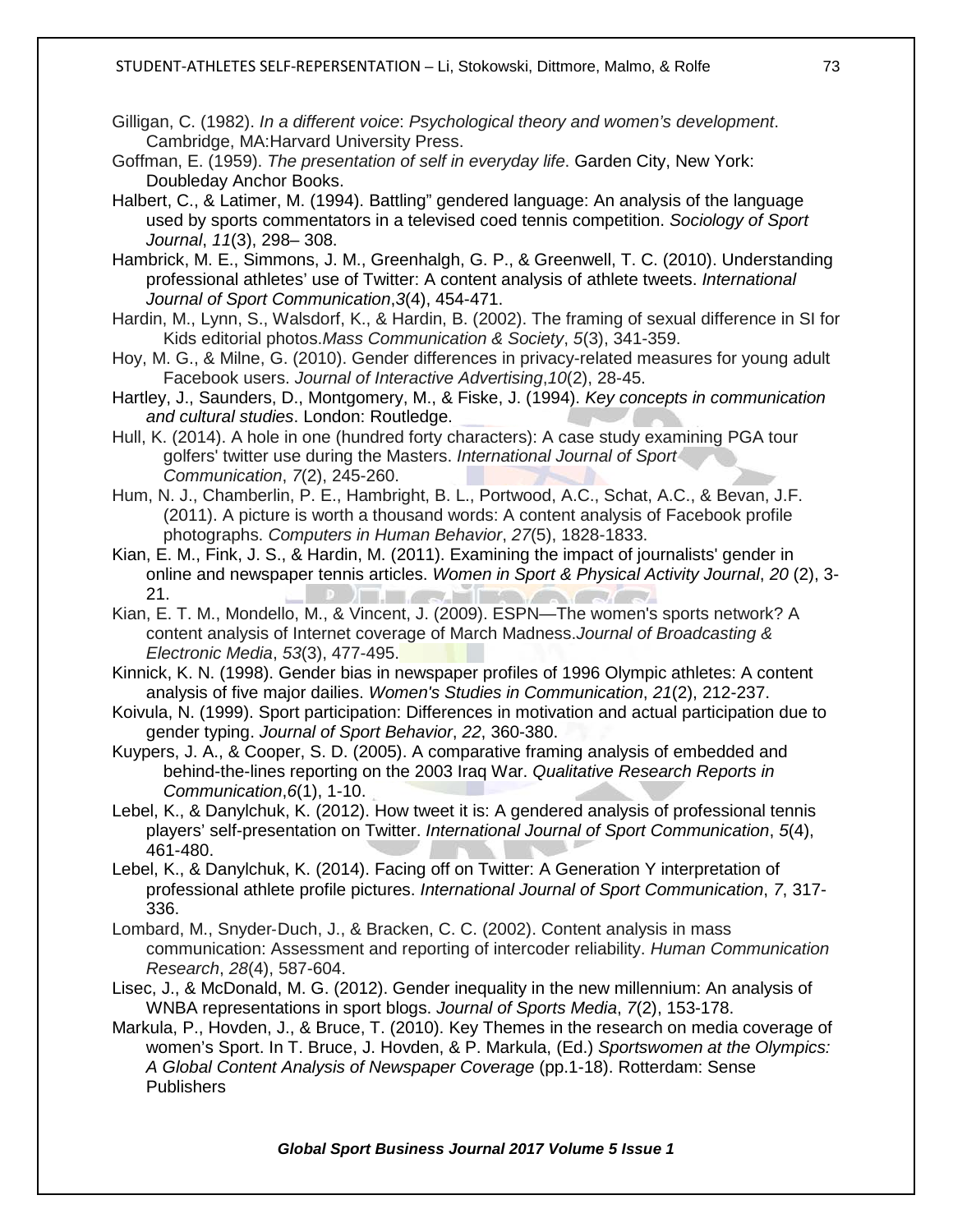McNary, E. & Hardian, M. (2013). Subjectivity in 140 Characters: the use of social media bay marginalized groups, *Routledge Handbook of Sport Communication*, NY: Routledge, 238-247.

Messner, M. A., & Cooky, C. (2010). *Gender in Televised Sports: News and highlights shows, 1989-2009*. Center for Feminist Research, University of Southern California.

O'Reilly, J. & Cahn, S.K. (2007). *Women and sports in the United States: A documentary reader*. Boston: Northeastern University Press. Retrieved from <https://dornsifecms.usc.edu/assets/sites/80/docs/tvsports.pdf>

O'Sullivan, T., Hartley, T., Saunders, D., & Montgomery, M. (1994). *Key Concepts in Communication and Cultural Studies*. London: Routledge.

Pegoraro, A. (2010). Look who's talking—Athletes on Twitter: A case study. *International journal of sport communication*, *3*(4), 501-514.

Pemberton, C., Shields, S., Gilbert, L., Shen, X., & Said, H. (2004). A look at print media coverage across four Olympiads. Women in Sport and Physical Activity Journal, 13, 87–99.

Pew Research Center (2014). Online Harassment, Retrieved from <http://www.pewinternet.org/2014/10/22/online-harassment/>

Sanderson, J. (2011). *It's a whole new ball game: How social media is changing sports*. New York: Hampton Press.

Sanderson, J. (2013). Social media and sport communication. *Routledge Handbook of Sport Communication*, NY: Routledge, 56-63.

Shields, S., Gilbert, L., Shen, X., & Said, H. (2004). A look at print media coverage across four Olympiads. *Women in Sport & Physical Activity Journal*, 13(2), 87.

Smith, L. (2011). The less you say: An initial study of gender coverage in sports on Twitter. In A.C. Billings (ed.), *Sports Media: Transformation, Integration, Consumption* (pp.162-180). New York: Hampton Press.

Tannen, D. (1993, June 20). Marked women, unmarked men. *The New York Times Magazine*. Retrieved from<http://www9.georgetown.edu/faculty/tannend/nyt062093.htm>

Taraszow, T., Aristodemou, E., Shitta, G., Laouris, Y., & Arsoy, A. (2010). Disclosure of personal and contact information by young people in social networking sites: An analysis using Facebook profiles as an example. *International Journal of Media & Cultural Politics*, *6*(1), 81-101.

Tian, Y., & Stewart, C. M. (2005). Framing the SARS crisis: A computer-assisted text analysis of CNN and BBC online news reports of SARS. *Asian Journal of Communication*, *15*(3), 289-301.

Tucker Center (2009). Social media: What is it and why it matters to women's sports. Tucker Center, September 21. Retrieved from [http://tuckercenter.wordpress.com/2009/09/21/social-media-what-it-is-and-why-it-matters-](http://tuckercenter.wordpress.com/2009/09/21/social-media-what-it-is-and-why-it-matters-to-women%E2%80%99s-sports/)

[to-women%E2%80%99s-sports/](http://tuckercenter.wordpress.com/2009/09/21/social-media-what-it-is-and-why-it-matters-to-women%E2%80%99s-sports/) Tufekci, Z. (2008). Can you see me now? Audience and disclosure regulation in online social network sites, *Bulletin of Science, Technology & Society*, *28* (1), 20-36.

Wallace, L., Wilson, J., & Miloch, K. (2011). Sporting Facebook: A content analysis of NCAA organizational sport pages and Big 12 conference athletic department pages. *International Journal of Sport Communication*, *4*(4), 422-444.

Wensing, E. H., & Bruce, T. (2003). Bending the rules media representations of gender during an international sporting event. *International review for the sociology of sport*, *38*(4), 387- 396.

Wimmer R.D., Dominick J.R. (2004). *Mass media research: An introduction* (8ed.). Belmont CA: Wadsworth.

Vincent, J. (2004). Game, sex, and match: The construction of gender in British newspaper coverage of the 2000 Wimbledon Championships. *Sociology of Sport Journal*, *21*(4), 435- 456.